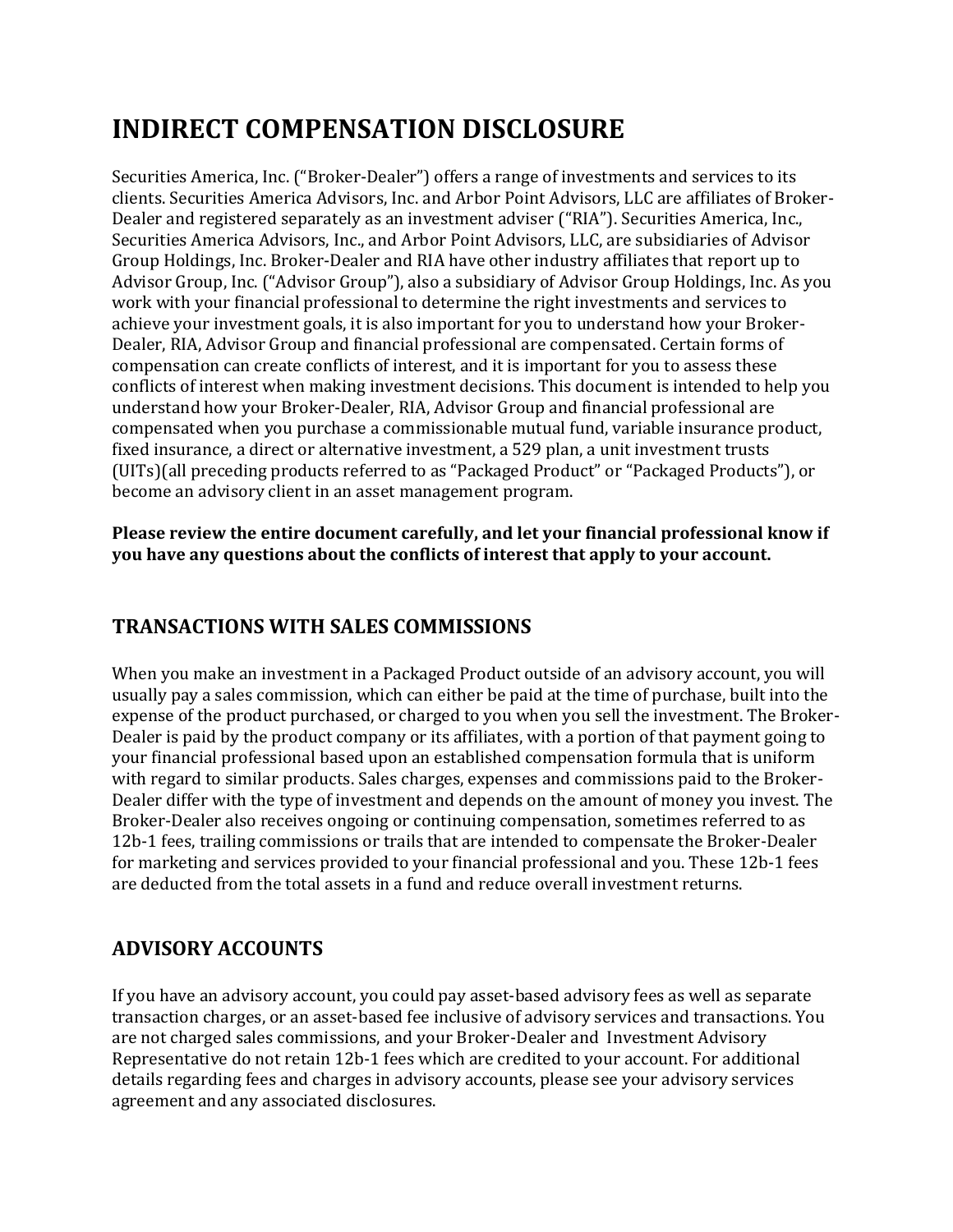# **STRATEGIC PARTNER PROGRAMS (REVENUE SHARING PAYMENTS)**

In addition to sales commissions or asset-based fees, the Broker-Dealer and/or Advisor Group receives compensation ("revenue sharing payments") from Packaged Product providers or affiliates ("Strategic Partner" or "Strategic Partners"). Strategic Partners are selected, in part, based on the competitiveness of their products, their technology, their customer service and their training capabilities. Strategic Partners have more opportunities than other companies to market and educate our financial professionals on investments and the products they offer. Revenue sharing payments are typically calculated as a fixed fee or as an annual percentage of the amount of assets held by customers, or as a percentage of annual new sales, or as a combination of both. Strategic Partners pay the Broker-Dealer and/or Advisor Group differing amounts of revenue sharing, for which the Strategic Partner receives different benefits. You do not pay more to purchase Strategic Partner investment products through the Broker-Dealer than you would pay to purchase those products through another broker-dealer. Additionally, revenue-sharing payments received by the Broker-Dealer and/or Advisor Group are not paid to or directed to your financial professional. Nevertheless, a conflict of interest exists, in that the Broker-Dealer and/or Advisor Group is paid more if you purchase a Strategic Partner product, and your financial professional indirectly benefits from Strategic Partner payments when the money is used to support costs of product review, marketing or training, or for waiver of mutual fund ticket charges as described below. This conflict of interest is mitigated by the fact that financial professional does not receive any additional compensation for selling Strategic Partner products, and that the firm maintains policies and procedures to ensure recommendations are in your best interest.

## **Mutual Funds and Variable Annuities**

We offer thousands of mutual funds from more than 200 mutual fund companies, and hundreds of variable life and annuity contracts from more than 100 insurance companies, marketing and training efforts are concentrated on those investments offered by Strategic Partners. For a current list of Strategic Partners, please see [STRATEGIC PARTNERS.](https://ag-public.stage.bukwild.com/uploads/03/06/LTTR-List_of_Partners_Dec_2021__SAI.pdf)

Strategic Partners pay extra compensation to the Broker-Dealer and/or Advisor Group in addition to the usual product compensation described in the prospectus. The additional amounts Strategic Partners pay vary from one Strategic Partner to another and from year to year. Some Strategic Partners pay up to 30 basis points (0.30%) of your total purchase amount of a mutual fund or variable insurance product. So, for example, if you invest \$10,000 in a mutual fund, the Broker-Dealer and/or Advisor Group could be paid up to \$30. (A "basis point" is equal to one one-hundredth of a percentage point). Additionally, some Strategic Partners make a monthly or quarterly payment, or additional monthly or quarterly payments, based on the assets you hold in the fund or variable insurance product over a period of time of up to 18 basis points (0.18%) per year. For example, on a holding of \$10,000, the Broker-Dealer and/or Advisor Group could receive up to \$18. Alternatively, the Broker- Dealer and/or Advisor Group receives compensation from the mutual fund or insurance company as: (1) a flat fee regardless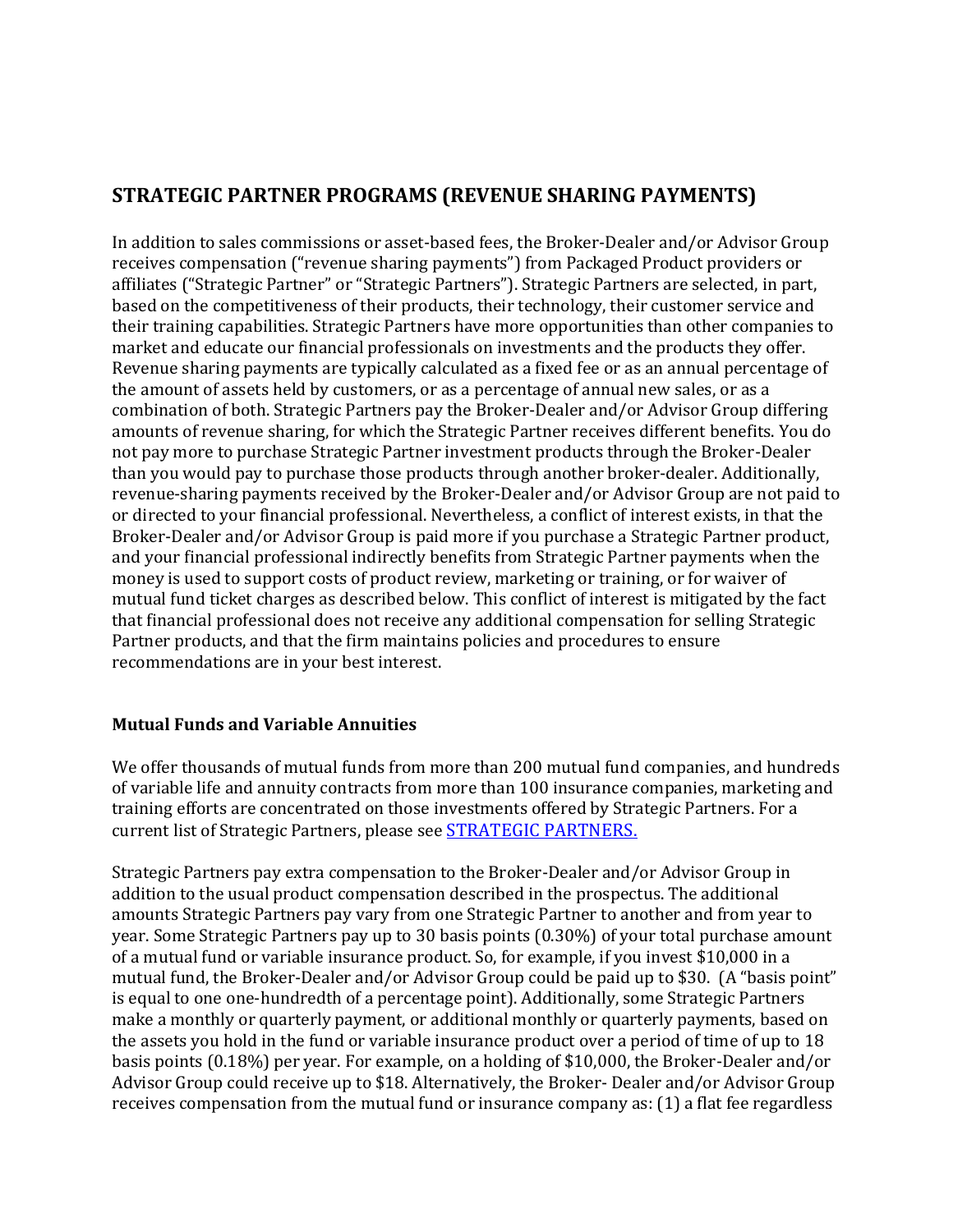of the amount of new sales or assets held in client accounts; or (2) the greater of such flat fee or amount based on assets and/or new sales as referenced above. These payments are designed to compensate the Broker-Dealer and/or Advisor Group for ongoing marketing and administration and education of its employees and representatives. You do not make these payments. They are paid by the mutual fund and insurance companies and/or their affiliates out of the assets or earnings of the funds or insurance companies or their affiliates.

From time to time, the Broker-Dealer and/or Advisor Group also receives revenue sharing payments from companies that are not Strategic Partners, generally to cover meeting expenses.

Some Mutual Fund Strategic Partners also participate in the Broker-Dealer's DirectChoice Program. Currently, the following mutual fund Strategic Partners participate in the DirectChoice Program: AB, American Funds, Fidelity, Franklin Templeton, Invesco, John Hancock Investments, Ladenburg Thalmann, Legg Mason, Lord Abbett, Mainstay, Pacific Life, Amundi Pioneer, Principal, Thrivent, Victory and Virtus. There are no ticket charges, or IRA fees in the DirectChoice Program. The Broker-Dealer generally receives additional asset-based compensation from the partners for participation in the DirectChoice Program. The Broker-Dealer can be paid up to an additional 3 basis points (.03%) of assets you hold in funds participating in the DirectChoice Program.

Every mutual fund offered by the Broker-Dealer can be purchased without a ticket charge by processing the transaction with a check and application sent directly to the mutual fund or insurance company.

## **Fixed Insurance Products**

Although a wide variety of Insurance Products are available, marketing and training efforts are concentrated on Insurance Products issued by a limited number of insurance companies ("Life Insurance Strategic Partners"). Life Insurance Strategic Partners have more opportunities to provide training and education to insurance agents affiliated with the Broker-Dealer, and to attend or sponsor education and training meetings. Life Insurance Strategic Partners pay amounts in addition to sales commissions to compensate the Broker-Dealer and/or Advisor Group for the enhanced marketing and training opportunities. Broker-Dealer and/or Advisor Group receives either a flat fee or up to 20% of premiums paid to a Life Insurance Strategic partner. Although these payments are not paid to the insurance agents, they benefit agents by allowing them to receive greater training and education and create a financial incentive for the Broker-Dealer to promote Life Insurance Strategic Partner Products over other Insurance Products. For a current list of Life Insurance Strategic Partners, please see [LIFE INSURANCE](https://ag-public.stage.bukwild.com/uploads/03/06/LTTR-List_of_Partners_Dec_2021__SAI.pdf)  [STRATEGIC PARTNERS.](https://ag-public.stage.bukwild.com/uploads/03/06/LTTR-List_of_Partners_Dec_2021__SAI.pdf)

## **BGA/IMO Strategic Partners**

Brokerage General Agencies ("BGA") or Independent Marketing Organizations ("IMO") are third party firms that help various insurance companies distribute their insurance and fixed annuity products. These firms provide training, education and marketing programs to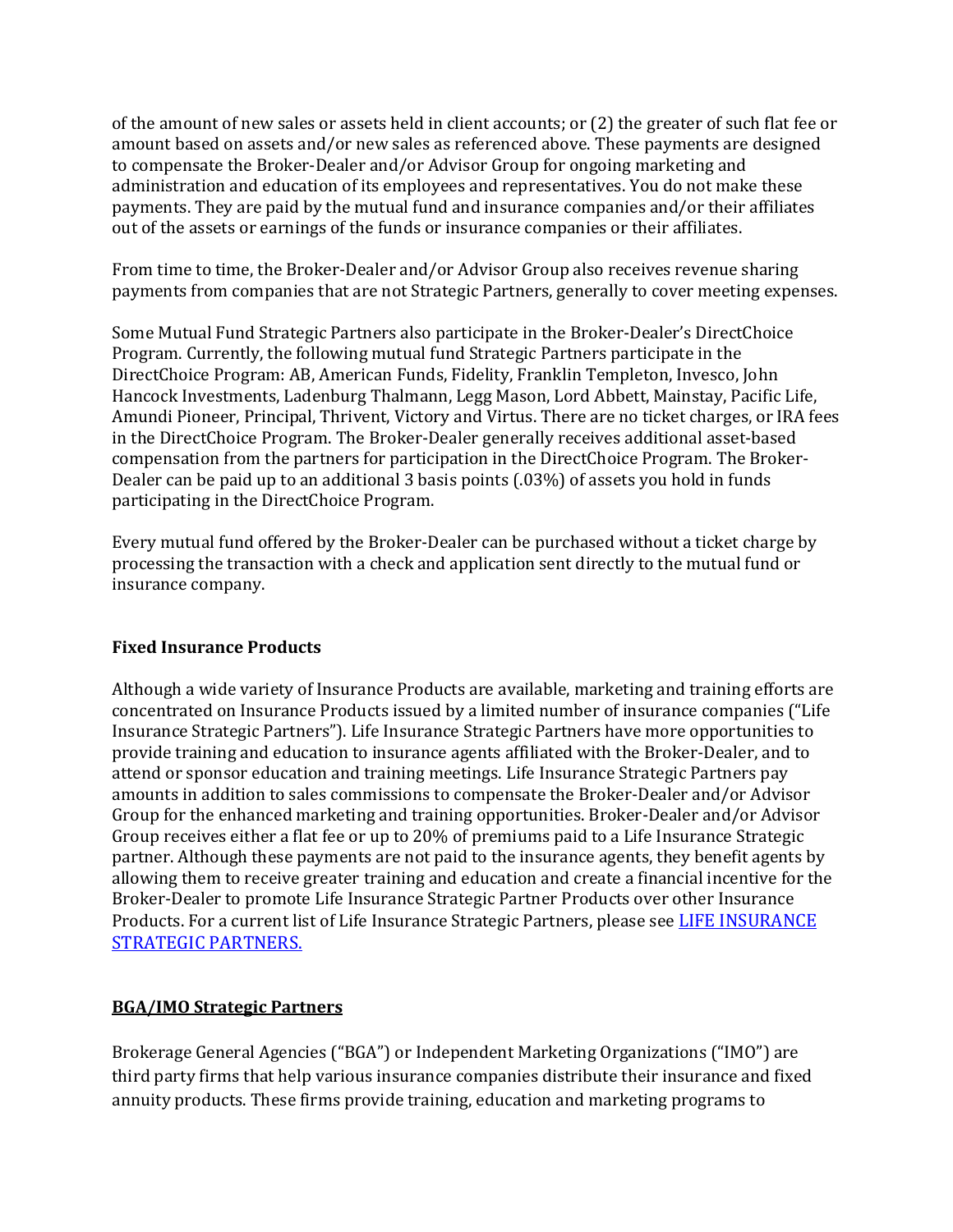insurance agents affiliated with broker-dealers. BGA/IMO Strategic Partners provide compensation to the Broker-Dealer and/or Advisor Group in forms of revenue sharing. Broker-Dealer and/or Advisor Group receives up to 50 basis points in revenue sharing payments from the BGA/IMO depending on a previously negotiated agreement between Broker-Dealer and/or Advisor Group and the Designated Insurance Company. For other fixed insurance products, Broker-Dealer and/or Advisor Group receives a flat fee or up to 20% of premiums paid to a Designated Insurance Company. Broker-Dealer and/or Advisor Group also receives a percentage of overrides on certain fixed and fixed indexed annuities. A portion of these payments can be paid directly to the insurance agents, or benefit agents by providing greater marketing, training, technology and back office servicing support and create a financial incentive for the Broker-Dealer and/or Advisor Group to promote the use of partner BGAs and IMOs. This creates a conflict of interest since it leads our representatives/insurance agents to consider insurance products that make revenue sharing payments to Advisor Group–as compared to insurance sponsors that do not make such payments–when recommending insurance products to their clients. The firm maintains policies and procedures to ensure recommendations are in your best interest. The use of certain BGA/IMOs could result in higher commissions being paid to the insurance agent on insurance products; however, the product offerings would not differ from offerings at other broker-dealers.

One of the Broker-Dealer and RIA's related persons, Highland Capital Brokerage ("Highland"), is a BGA and an independent insurance brokerage firm that delivers life insurance, fixed and equity indexed annuities, long-term care solutions and variable insurance wholesaling support to investment and insurance providers. Some employees of Highland are also registered with us and/or our Broker-Dealer affiliates. Compensation generated through Highland is not greater than other BGAs but does result in more overall revenue to Advisor Group since Highland is an affiliate of Broker-Dealer.

For a current list of BGA/IMO Strategic Partners, please see [IMO STRATEGIC PARTNERS.](https://ag-public.stage.bukwild.com/uploads/03/06/LTTR-List_of_Partners_Dec_2021__SAI.pdf)

#### **Assets in 529 Plans**

While the Broker-Dealer does not maintain 529 Plan Strategic Partners, revenue sharing by certain mutual fund partners based on sales and assets in funds that are included in 529 Plans occurs. For a current list of mutual fund partners that participate in revenue sharing based on sales and assets in funds that are included in 529 Plans, please see **STRATEGIC PARTNERS**.

#### **Fixed Income Products**

Revenue will, in some cases, be shared from transactions in fixed income, structured products and unit investment trusts ("UITs"). A unit investment trust (UIT) consists of Investment Company securities that invest in a fixed portfolio of securities, including corporate, municipal, government bonds, mortgage-backed securities, common or preferred stock, or other Investment Company shares. UITs charge an annual fee that is deducted from either the value of the portfolio or the distributions from the portfolio and pay an initial sales commission to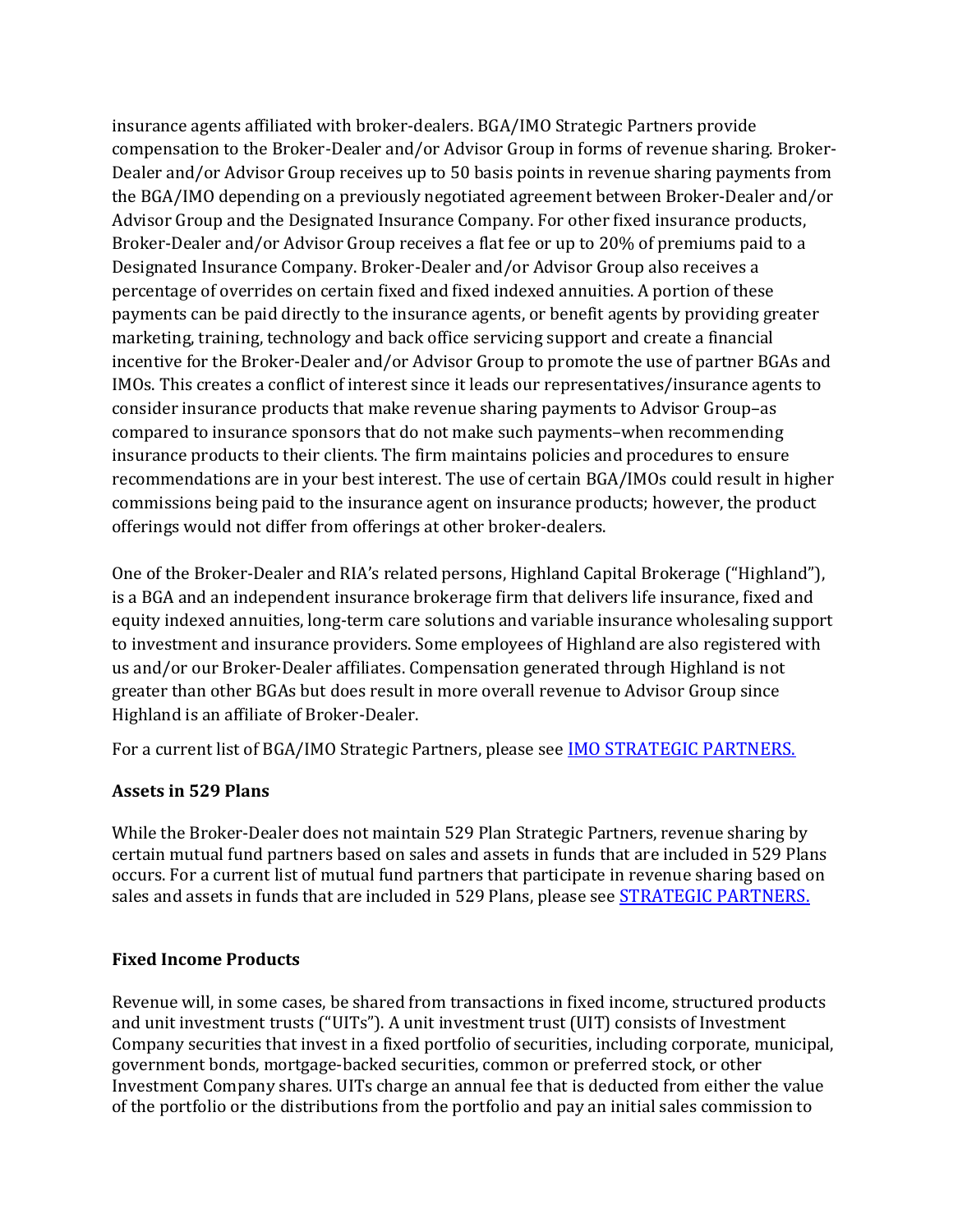the sales representative. The sales charge, annual expenses and fees are detailed in the product's prospectus. In certain instances, additional volume concessions are offered to Broker-Dealer, paid monthly based on previous 12-month sales, as described in the prospectus. Broker-Dealer has volume concession agreements with: Advisors Asset Management ("AAM"), Guggenheim, Invesco, First Trust and Ladenburg Thalmann & Co. Inc. ("LTCO"). LTCO is one of the Broker-Dealer and RIA's related persons. LTCO is a registered broker-dealer. Compensation generated through LTCO is not greater than other fixed income desks but does result in more overall revenue to Advisor Group.

#### **Direct Participation Programs and Alternative Investment Products**

Through our representatives we offer our clients a wide variety of direct participation programs and alternative investment products including, but not limited to: non-listed real estate investment trusts; private placements; 1031 exchange programs; interval funds and business development companies (collectively "Alternative Investment Products"). In addition to retail commissions or advisory fees, Broker-Dealer, RIA and/or Advisor Group receive revenue sharing in the form of a dealer manager reallowance of up to 150 basis points (1.5%) of the sales amount or up to 50 basis points (0.50%) of the amount of the net asset value as a marketing reallowance, the latter of which is paid annually when applicable. Broker-Dealer and/or Advisor Group also receive fixed amount payments from Alternative Investment Product Strategic Partners for attendance at meetings and marketing services. The marketing reallowance and fixed meeting payments are designed to compensate Broker-Dealer and/or Advisor Group for ongoing marketing and administration as well as education of its employees and representatives regarding these types of products. When Alternative Investment Products are held in an advisory account (regardless of custodian or platform), the Alternative Investment Product can, depending on the Alternative Investment Product, be subject to revenue sharing in addition to the advisory fees charged. However, in those instances, RIA is not paid the revenue sharing and it is paid to the Broker-Dealer and/or Advisor Group. For a current list of Alternative Investment Product Strategic Partners, please see **ALTERNATIVE** [INVESTMENT PRODUCT STRATEGIC PARTNERS PLAN PARTNERS.](https://ag-public.stage.bukwild.com/uploads/03/06/LTTR-List_of_Partners_Dec_2021__SAI.pdf)

## **Retirement Plan Strategic Partners Program**

Broker-Dealer and/or Advisor Group also receives certain fixed dollar amount revenue sharing payments from third-party firms, including plan recordkeeping platforms as well as investment managers of mutual funds and the issuers of annuities (each a "Retirement Plan Partner"). Retirement Plan Strategic Partners participate in activities that are designed to help facilitate the distribution of their products and services, such as marketing activities and educational programs, including attendance at conferences and presentations to our representatives. The fixed dollar amount revenue sharing payments do not depend on the amount of the Plan's investment in any product or utilization of any Retirement Plan Partner's services. Most Retirement Plan Partners also pay Broker-Dealer expenses, or provide non-cash items and services, to facilitate training and educational meetings for affiliated financial professionals, which similarly do not depend on the amount of the Plan's investment in any product or utilization of any Retirement Plan Partners' services. Our financial professionals do not receive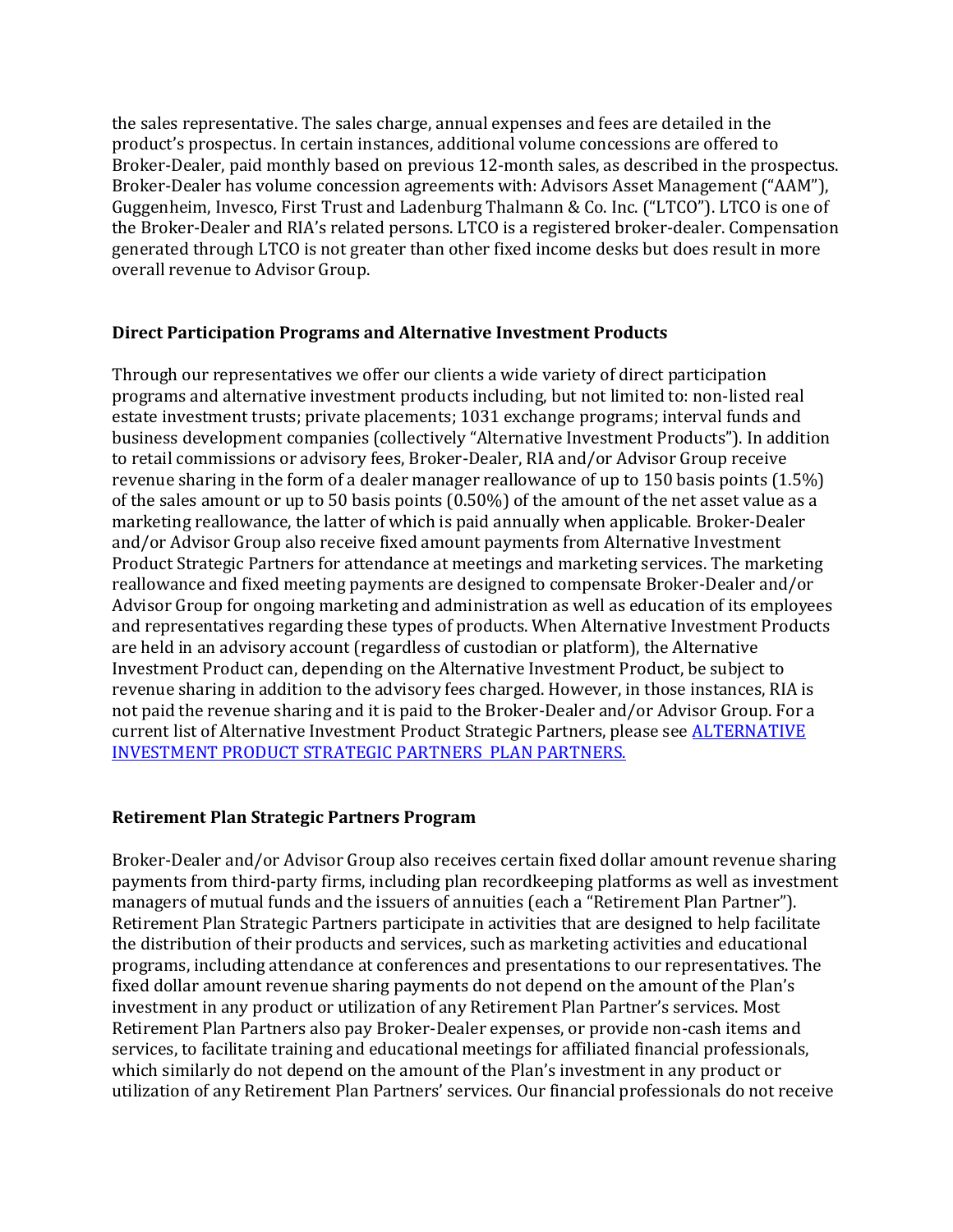any portion of these payments. For a list of our current Retirement Plan Partners, please see [RETIREMENT PLAN PARTNERS.](https://ag-public.stage.bukwild.com/uploads/03/06/LTTR-List_of_Partners_Dec_2021__SAI.pdf)

# **Collateralized Lending Strategic Partners Program**

In addition to the revenue sharing arrangements stated above, Broker-Dealer, RIA and/or Advisor Group also enter into revenue sharing arrangements with certain banking institutions that enable clients to collateralize certain investment accounts to obtain secured loans through them ("Collateralized Lending Strategic Partners"). Collateralized Lending Strategic Partners compensate the Broker-Dealer, RIA and/or Advisor Group for making the respective loan programs available on our platform and to cover various administrative costs associated with servicing the loan and regulatory reporting. Compensation can be up to 50 basis points (0.50%) of the outstanding loan amount. This compensation varies, and the Broker-Dealer, RIA and/or Advisor Group can earn more or less depending on the Collateralized Lending Strategic Partner selected by the client. This compensation is a conflict of interest because the Broker-Dealer, RIA, and/or Advisor Group has a financial incentive for the client to select a Collateralized Lending Strategic Partner because they pay the Broker-Dealer, RIA and/or Advisor group more than if a client does not obtain a loan through a Collateralized Lending Strategic Partner. However, we do not share this compensation with financial professionals, and therefore, a financial professional does not have a financial incentive to recommend one Collateralized Lending Strategic Partner over another. The Broker-Dealer, RIA and/or Advisor Group and its financial professionals do have an incentive to recommend that clients borrow money rather than liquidating some of their account assets so that the Broker-Dealer and/or RIA and the financial professional can continue to receive brokerage commissions and fees on those assets.

Set forth is a listing of Collateralized Lending Strategic Partners from whom we receive support and/or sharing payments: Goldman, Loanadvance, and BNY Investment Credit.

## **Third Party Management Programs**

In addition to the revenue sharing arrangements stated above, Broker-Dealer and/or Advisor Group also enters into revenue sharing arrangements with certain third party money managers offered through accounts custodied away from the Broker-Dealer ("Third Party Managers"). Our financial professionals assist you in engaging Third Party Managers to manage your account, including, but not limited to, asset rebalancing, performance reporting, and billing. A manager is engaged only with your prior consent and subject to a separate agreement between you and the manager. Please note that prior to investing, you should be provided with a Form ADV disclosure for the program, advisor or manager which sets forth the program type, its fees, its investment objectives, the program investment strategy, the manager experience and conflicts.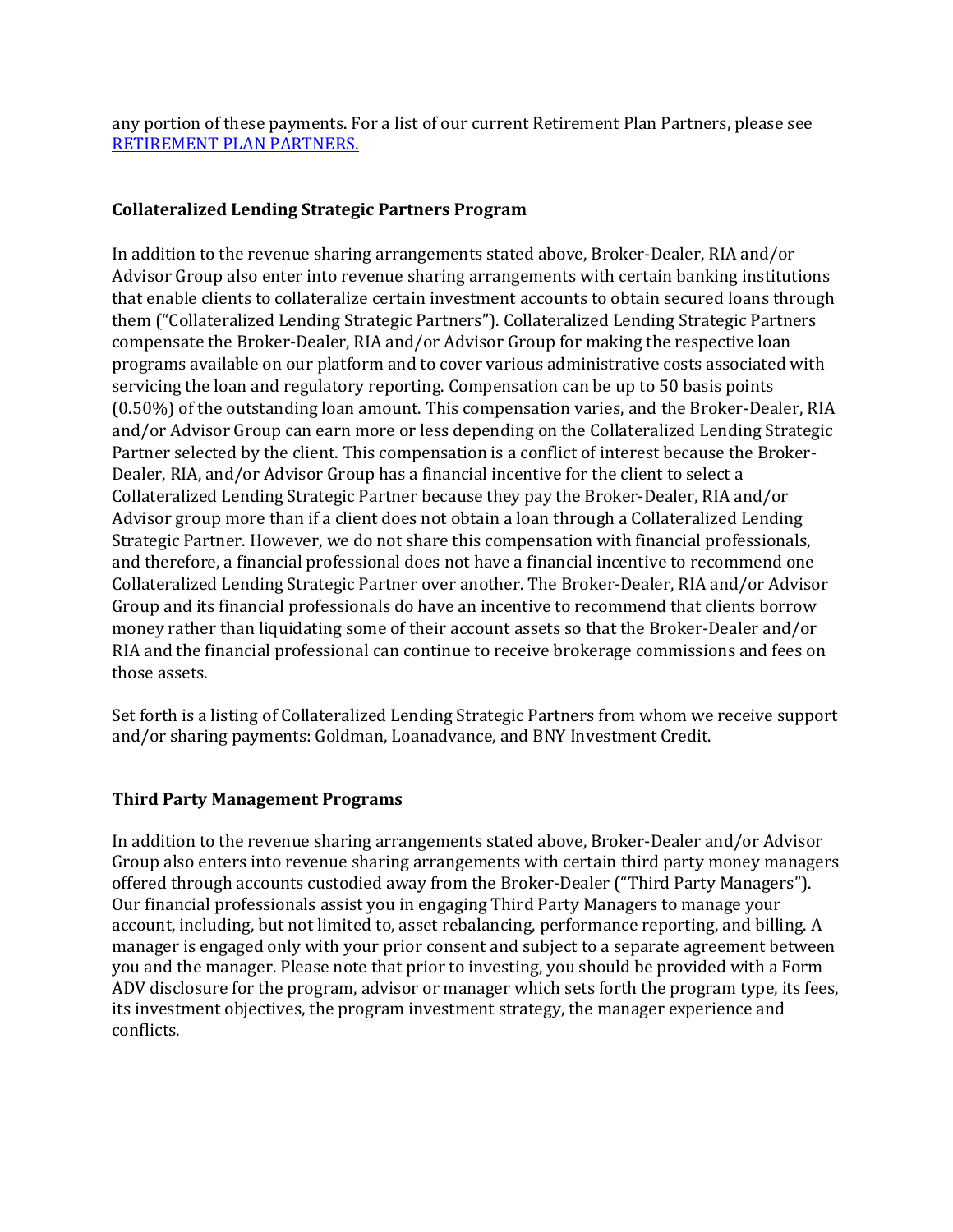Third Party Managers that participate in revenue sharing arrangements are provided greater access to our financial professionals to provide training and other educational presentations and product information so that they can serve investors better.

You are charged ordinary management fees by the Manager (as negotiated between you and the Manager) in connection with managing your account.

From Third Party Managers, depending on a previously negotiated agreement between Broker-Dealer and the Third Party Manager, Broker-Dealer receives up to 20 basis points (0.20%) per year of the assets under management or up to 20 basis points (0.20%) of management fees earned on behalf of financial professionals of Broker-Dealer, and receives up to 6 basis points (.06%) on gross sales or net new sales placed with a Third Party Manager. In limited instances, Broker-Dealer, RIA and/or Advisor Group can also receive a flat fee in addition to the basis points listed above.

Set forth is a listing of Third Party Managers from whom we receive support and/or sharing payments: AssetMark, Brinker/CLS Investments, City National Rochdale, ICON Advisers, Buckingham Strategic Advisors (f/k/a LWI Financial), Ocean Park Asset Management, SEI and Orion.

Importantly, the compensation formula to determine the payment for your financial professional is the same regardless of which third party money manager is used. Financial professionals do not receive a greater or lesser commission in connection with sales of certain products when a third party money manager is used.

#### **Retirement Plan Advisory Accounts**

The Broker-Dealer and Advisor Group do not accept aforementioned Strategic Partner revenue sharing payments on sales or assets held in investment advisory accounts of a plan subject to Title I of the Employee Retirement Income Security Act of 1974, described in section 4975(e)(1)(A) of the Internal Revenue Code ("Code") or an individual retirement account or annuity described in Internal Revenue Code section  $4975(e)(1)(B) - (F)$  ("qualified advisory accounts"). Instead mutual fund Strategic Partners will pay a flat annual partnership fee of up to approximately \$1,100,000 in exchange for certain marketing and services provided by Broker-Dealers.

#### **Clearing and Custodial Firms**

Broker-Dealer receives substantial indirect clearing and custodian compensation ("Credits") from clearing firms based on the number of accounts and/or account assets held by Broker-Dealer and affiliates. In addition, Broker-Dealer also receives Credits based on the cumulative Advisor Group net flows (the contributions to existing accounts and transfer of new client assets onto the clearing firm, less distributions or outbound transfer of assets from same clearing firm) and transfer costs. These Credits are used to offset Broker-Dealer's general operating expenses. Compensation received can consist of a fixed dollar amount per account and percentage of net flows and total assets held in clearing accounts at the clearing firms, or